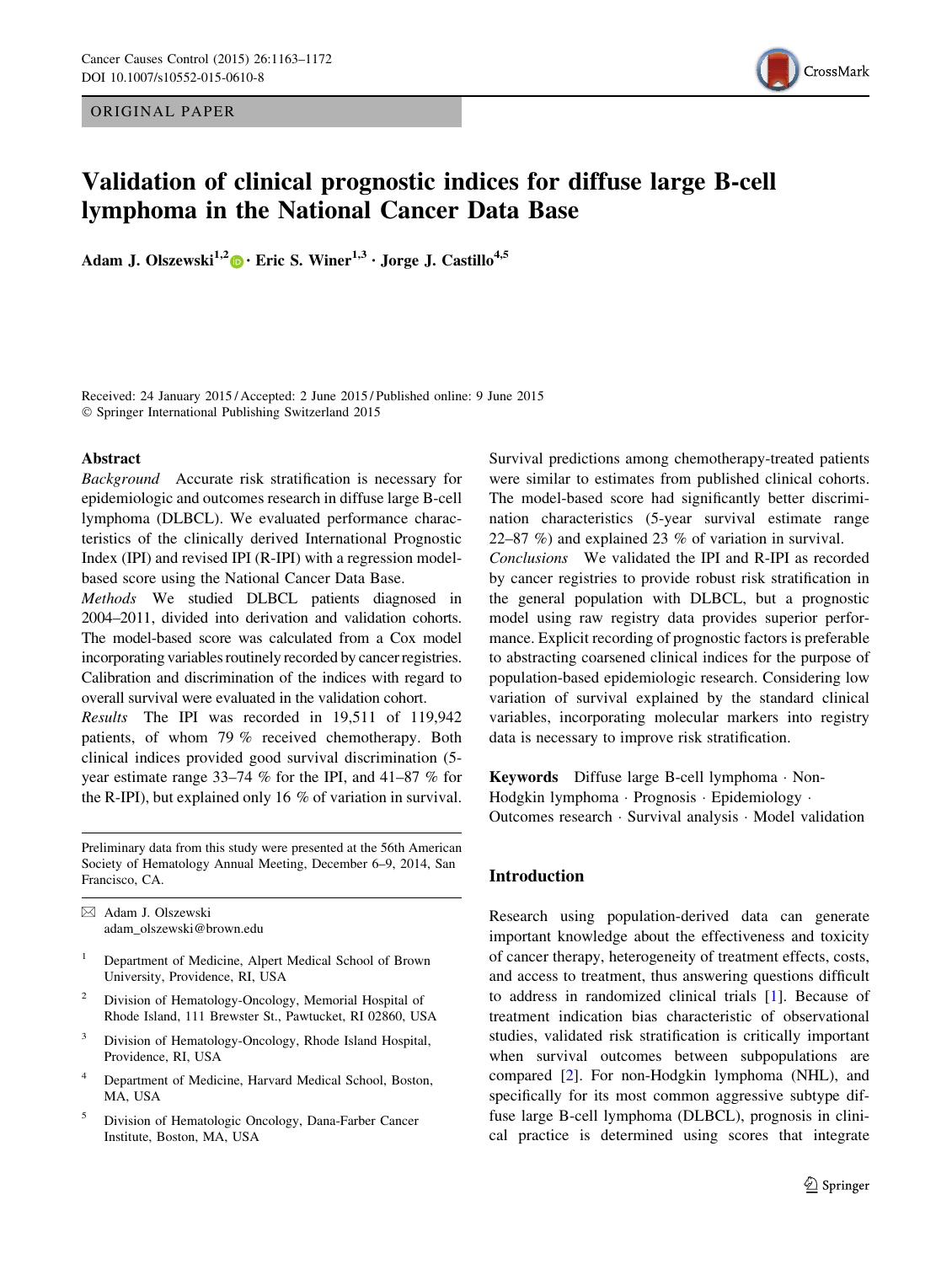patient- and disease-related factors. The classic International Prognostic Index (IPI), developed in 1993, identified age over 60 years, poor performance status, stage III/IV lymphoma, elevated serum lactate dehydrogenase (LDH), and involvement of two or more extranodal sites as high-risk factors. The IPI stratified DLBCL into four groups with 5-year overall survival (OS) ranging from 26 to 73 % [\[3](#page-8-0)]. Subsequent studies performed in the era of modern rituximab-based immunochemotherapy showed a better risk discrimination when the IPI was re-categorized into a three-level index (termed revised IPI, R-IPI) [[4](#page-8-0)]. Other reports provided conflicting assessments of the IPI and R-IPI after treatment with rituximab-based immunochemotherapy [\[5–7\]](#page-8-0). Recently, an enhanced clinical predictor (the National Comprehensive Cancer Network-IPI, NCCN-IPI) was developed by subdividing age and LDH levels into finer categories, and designating specific high-risk extranodal sites [[8\]](#page-8-0).

All iterations of the IPI were derived from clinical trial cohorts uniformly treated with anthracycline-based chemotherapy. Until now, their performance in populationbased data has not been evaluated. Patients enrolled in clinical trials have different characteristics than the DLBCL population at large [[9\]](#page-8-0). In fact, up to 40 % of Medicare enrollees with DLBCL may not receive standard outpatient immunochemotherapy  $[10]$  $[10]$ . Patients aged  $>80$  years or with comorbidities are at particularly high risk of not receiving curative treatment [[11](#page-8-0)]. The objective of our study was to evaluate performance of the IPI and R-IPI with regard to survival prediction in a population-wide DLBCL cohort and to compare those clinically derived indices with a score based on raw variables routinely recorded by cancer registries. Our rationale was to identify the optimal risk stratification method for epidemiologic and outcomes research on lymphomas using population data and to assess whether abstracting clinical indices by cancer registries is preferable to raw recording of prognostic factors.

# Materials and methods

### Data source and cohort selection

This study used the de-identified National Cancer Data Base (NCDB) and was exempt from oversight by the institutional human subject protection committee. The NCDB is a joint project of the Commission on Cancer of the American College of Surgeons and the American Cancer Society. It collects registry records from over 1,500 cancer programs, capturing approximately 70 % of all incident cancer cases in the United States of America (USA) [[12](#page-8-0)]. We selected DLBCL patients diagnosed between 2004 and 2011 using histology codes according to the InterLymph classification of lymphomas for epidemiologic research [\[13](#page-8-0)]. The NCDB files contained patient demographics, primary site and stage of the lymphoma, presence or absence of B symptoms, and the first course of treatment, including indicator of chemotherapy receipt. Specific chemotherapy regimens were not recorded. Socioeconomic status was approximated by median income in the patient's zip code according to the 2012 American Com-munity Survey [[14\]](#page-8-0).

Since 2004, cancer registries in the USA have been directly recording the IPI as a lymphoma-specific factor in the Collaborative Stage Data Collection System. Values of the specific components (LDH, performance status) are not collected, only the summary score. The IPI scores must be explicitly documented by treating physicians in the medical record. We divided the cohort into two subgroups depending on whether the IPI was or was not recorded. Patients whose IPI was not available were used as the derivation cohort for the regression model-based score. Comparative evaluation of all prognostic indices was then conducted in the validation cohort of cases with recorded IPI. The IPI was classified into standard-risk groups designated as low (L, score 0 or 1), low intermediate (LI, 2), high intermediate (HI, 3) and high  $(H, 4 \text{ or } 5)$  [\[3](#page-8-0)]. The R-IPI was stratified into "very good" (score 0), "good"  $(1 \text{ or } 2)$ , or "poor"  $(3-5)$  categories  $[4]$  $[4]$ . OS was calculated from the date of diagnosis. Diseasespecific end points like event-free survival were not available because recurrences of lymphoma were not recorded.

#### Development of the model-based prognostic score

We developed a Cox survival model in the derivation cohort using available variables routinely recorded by the cancer registries and known to associate with survival in DLBCL, namely: age, sex, race, socioeconomic status, stage, extranodal primary site, B symptoms, and Charlson–Deyo comorbidity score, which maps diagnoses from patient's medical record to comorbidities predictive of increased mortality [\[15](#page-8-0)]. High-risk extranodal primary sites (central nervous system, lung, liver, pancreas, gastrointestinal tract, and bone marrow) were further distinguished based on prior epidemiologic studies [\[8](#page-8-0), [16\]](#page-8-0). Because a nonlinear relationship between age and OS was evident, we transformed age using a fractional polynomial—a method that avoids model misspecification and information loss occurring when a continuous variable is coarsely categorized [\[17\]](#page-8-0). The proportional hazard assumption was assessed graphically using plots of scaled Schoenfeld residuals against time, but statistical testing for violations was not used because of the large sample size. We subsequently converted the Cox model into a prognostic score and validated it according to the principles delineated by Royston and Altman [[18](#page-8-0)]. Cutoffs for four risk groups (termed L, LI, HI, H in analogy to the IPI) were established within the derivation cohort at the mean and  $\pm 1$ SD of the model linear predictor. These cutoffs correspond to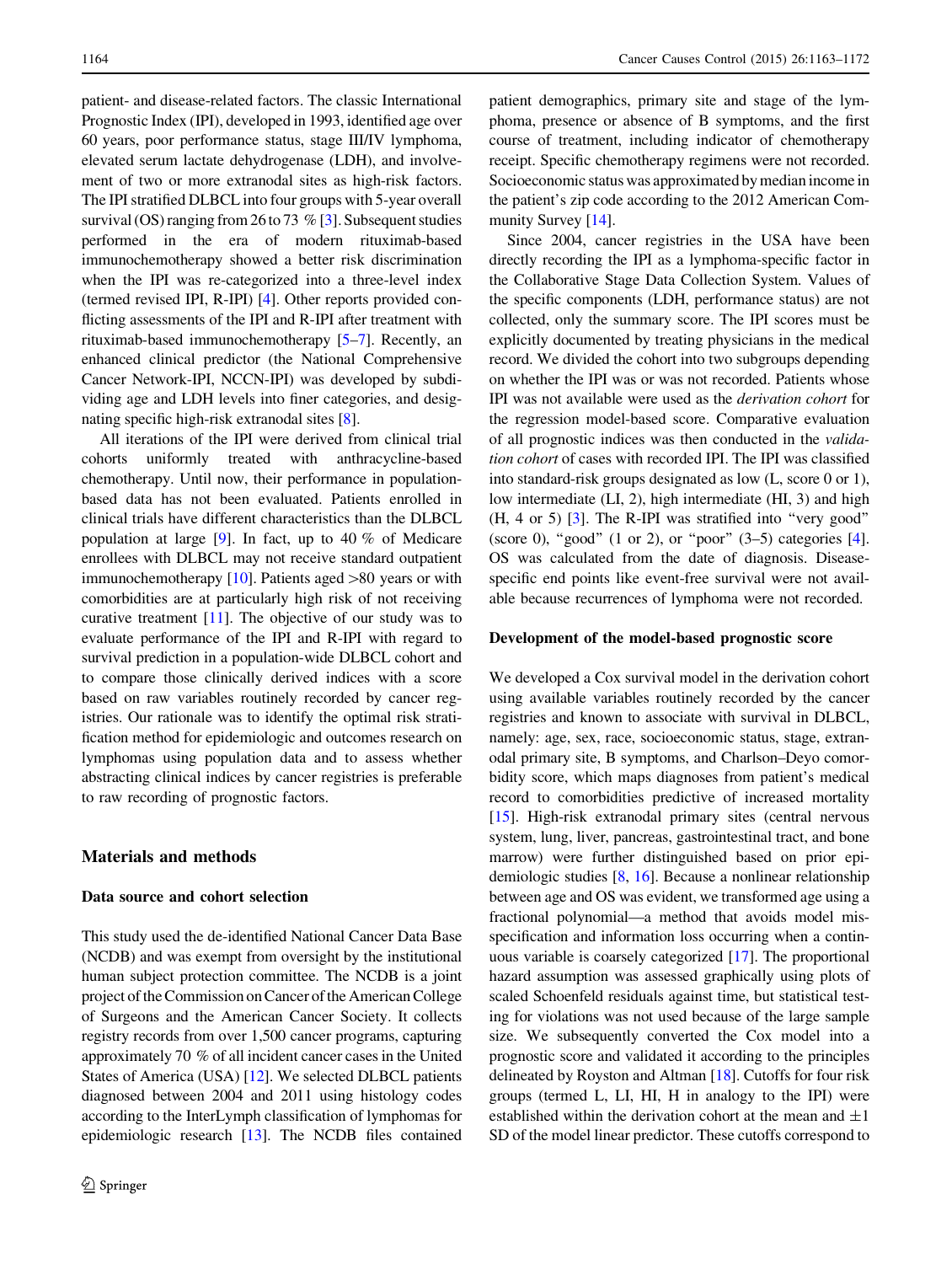the 16th, 50th, and 84th percentiles of mortality risk. Using the model coefficients ( $\beta_1-\beta_N$ ) listed in Table [2](#page-5-0) and values of each variable  $(X_1-X_N)$ , the linear predictor  $(X\beta)$  of the model can be then calculated for any patient as:

$$
X\beta=\beta_1X_1+\beta_2X_2+\beta_3X_3+\ldots+\beta_NX_N
$$

Using the same coefficients and cutoffs (i.e., without refitting the model), the model-based score was then calculated in the validation cohort. Concordance between the IPI and the model-based score was evaluated using Cohen's  $\kappa$  coefficient. This measure of inter-rater agreement accounts for chance agreement and varies between 0 (no agreement) and 1 (perfect agreement).

# Evaluation of the prognostic indices

We compared the prognostic indices with regard to their calibration, defined as consistent accuracy of survival prediction, and discrimination, defined as degree of survival curve separation between risk groups, in the validation cohort, in which all cases had a recorded IPI score. For calibration, OS estimates for those groups were compared against published data. In order to adequately match the NCDB population with the clinical trial cohorts used for the IPI derivation, these comparisons were conducted for patients who received multi-agent chemotherapy and excluding cases with primary central nervous system lymphoma (PCNSL) or with recorded human immunodeficiency virus (HIV) infection. For the calibration assessment of the model-based score, OS was compared between our NCDB validation and derivation cohorts.

Discrimination was assessed graphically using Kaplan– Meier curves and by two statistics. The concordance probability estimate (CPE) measures the proportion of all patient pairs with concordant predictions and outcomes (meaning that the patient from a higher-risk group has a shorter observed survival time) [[19](#page-8-0)]. Royston and Sauerbrei [[18](#page-8-0), [20\]](#page-8-0) explained variation statistic  $(R_D^2)$  measures the amount of variation in survival explained by a prognostic index and reflects its overall predictive ability. We calculated 95 % confidence intervals (CI) for those statistics using the bootstrap method with 1,000 replications. Continuous variables were compared with the Wilcoxon rank-sum test and categorical variables with the Chi-squared test. All analyses were performed using Stata/SE 13.1 (StataCorp LP, College Station, TX, USA).

# **Results**

# Patient characteristics

We identified 119,942 patients with DLBCL, of whom 79 % received chemotherapy. The IPI was recorded by the registry in only 16.3 % of cases. Patients whose IPI was recorded had a lower rate of other missing data and a higher rate of chemotherapy utilization (Table [1](#page-3-0)). We found manifestly erroneous IPI values in 1,890 (9.7 %) of records (for example, when the IPI score was 0 while age was  $>60$  years) and corrected them prior to analysis. Median follow-up of censored patients was 47.5 months (interquartile range 27–72 months), median OS in the entire cohort (Fig. [1](#page-4-0)a) was 5.7 years (CI 5.6–5.8), and 5-year OS estimate was 52.0 % (CI 51.6–52.3). Patients who received chemotherapy had a median OS of 7.5 years (CI 7.3–7.7) with 5-year OS of 58 % (CI 57.6–58.4), while untreated patients had a median OS of only 0.4 years (CI 0.3–0.4).

#### Comparison of the prognostic indices

The Cox regression model for OS (Table [2](#page-5-0)) used for development of the model-based score accounted for the complex relationship between hazard ratio and age (Fig. [1b](#page-4-0)). The cutoffs for the model linear predictor  $(X\beta)$ were established at  $\leq 0.4276$  (L), 0.4276–1.1343 (LI), 1.1343–1.9229 (HI), and >1.9229 (H). The model-based score only partially overlapped with the IPI, with absolute concordance of 39 % and Cohen's  $\kappa$  of 0.19, indicating poor inter-rater agreement.

Proportions of DLBCL cases falling into the IPI-defined L, LI, HI and H groups in the NCDB population (Table [3\)](#page-6-0) were similar to the original International NHL Prognostic Factors Project study (35, 27, 22, and 16 %, respectively) [\[3](#page-8-0)]. The percentage of cases designated by R-IPI as "very" good,'' ''good,'' or ''poor'' also matched the original British Columbia Cancer Agency (BCCA) study (10, 45 and 45 %, respectively) [\[4](#page-8-0)]. The model-based score, according to its design, allocated cases to four risk groups at predefined proportions (16, 34, 34 and 16 %) in the derivation cohort, which were then consistent in the validation cohort.

#### Calibration of the survival prediction

OS in the NCDB validation cohort was significantly lower within all IPI- or R-IPI-defined strata compared with published values from training datasets. However, estimates calculated for the subpopulation of patients  $(n = 14,986)$ who received multi-agent chemotherapy (and excluding HIV-associated DLBCL and PCSNL) were closer: 5-year OS in the NCDB was 80, 63, 56, and 41 % for the IPI L, LI, HI, and H risk groups, respectively. In comparison, analogous estimates had been reported as 90, 77, 62, and 54 % in the NCCN dataset, and 84, 72, 54, and 43 % in the BCCA dataset, respectively [\[8](#page-8-0)]. Compared with the R-IPI derivation study (4-year OS of 94, 79 and 55  $%$  for "very good," "good," and "poor" risk groups, respectively), the NCDB estimates were also close at 92, 74 and 52 %, respectively,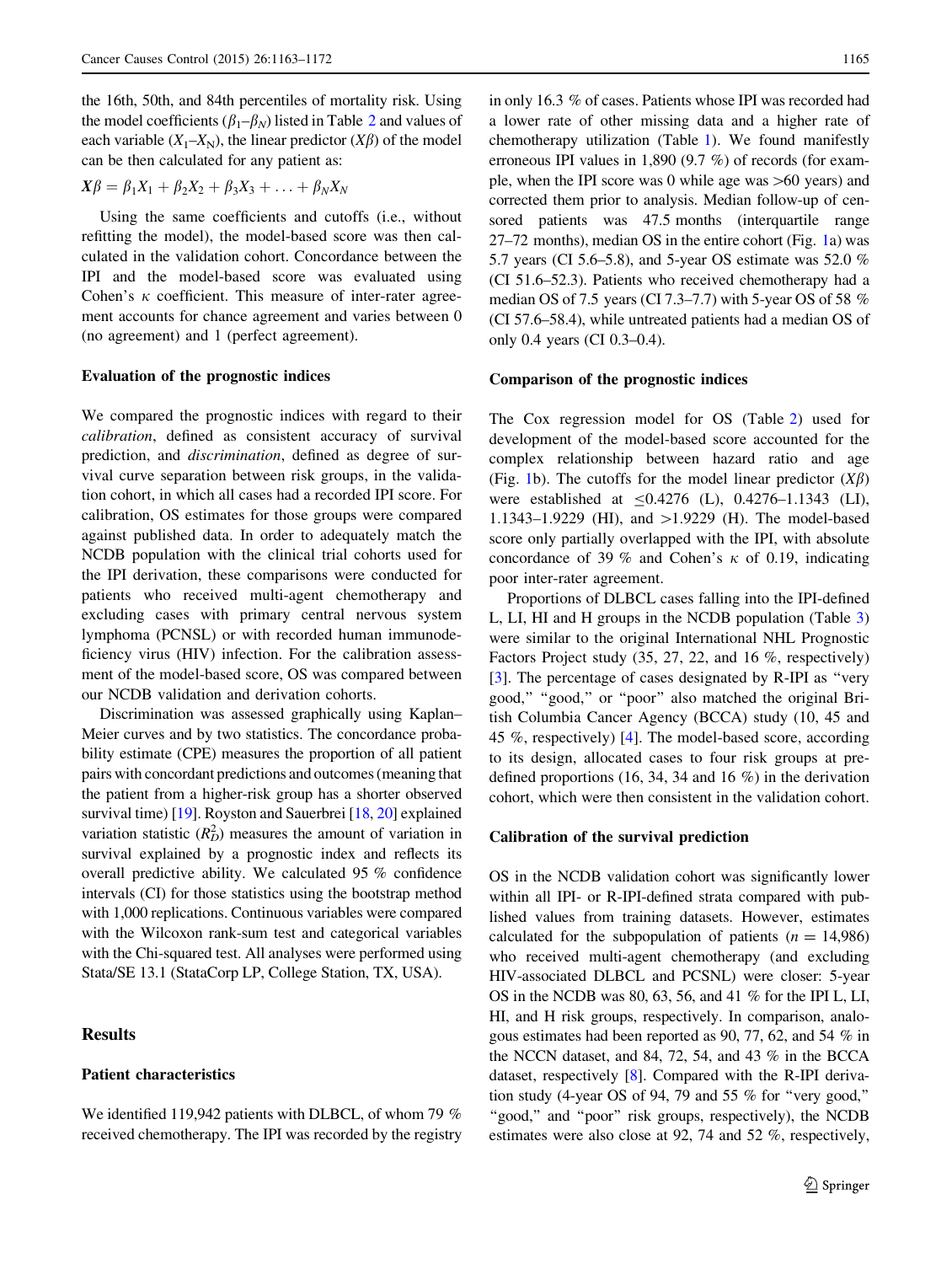<span id="page-3-0"></span>Table 1 Characteristics of patients with diffuse large B-cell lymphoma from the National Cancer Data Base

| Variable                          | Training cohort  |         | Validation cohort |      | $\boldsymbol{p}$ | All cases        |      |
|-----------------------------------|------------------|---------|-------------------|------|------------------|------------------|------|
|                                   | $\boldsymbol{n}$ | $\%$    | $\sqrt{n}$        | $\%$ |                  | $\boldsymbol{n}$ | $\%$ |
| Total number of cases             | 100,431          |         | 19,511            |      |                  | 119,942          |      |
| Age, median (interquartile range) | 68 (55-78)       |         | $67(55-77)$       |      | < 0.001          | $67(55-78)$      |      |
| Age groups                        |                  |         |                   |      |                  |                  |      |
| 18-39 years                       | 7,470            | 7.4     | 1,459             | 7.5  | < 0.001          | 8,929            | 7.4  |
| $40-59$ years                     | 25,650           | 25.5    | 5,114             | 26.2 |                  | 30,764           | 25.6 |
| $60-74$ years                     | 33,642           | 33.5    | 6,723             | 34.5 |                  | 40,365           | 33.7 |
| $\geq$ 75 years                   | 33,669           | 33.5    | 6,215             | 31.9 |                  | 39,884           | 33.3 |
| Sex                               |                  |         |                   |      |                  |                  |      |
| Women                             | 46,699           | 46.5    | 9,158             | 46.9 | 0.26             | 55,857           | 46.6 |
| Men                               | 53,732           | 53.5    | 10,353            | 53.1 |                  | 64,085           | 53.4 |
| Race/ethnicity                    |                  |         |                   |      |                  |                  |      |
| White non-Hispanic                | 80,720           | 80.4    | 16,641            | 85.3 | < 0.001          | 97,361           | 81.2 |
| White Hispanic                    | 6,662            | 6.6     | 879               | 4.5  |                  | 7,541            | 6.3  |
| Black                             | 8,031            | 8.0     | 1,188             | 6.1  |                  | 9,219            | 7.7  |
| American Indian                   | 222              | 0.2     | 60                | 0.3  |                  | 282              | 0.2  |
| Asian                             | 2,848            | 2.8     | 475               | 2.4  |                  | 3,323            | 2.8  |
| Unrecorded                        | 1,948            | 1.9     | 268               | 1.4  |                  | 2,216            | 1.8  |
| Ann Arbor stage                   |                  |         |                   |      |                  |                  |      |
| Ι                                 | 28,237           | 28.1    | 3,928             | 20.1 | < 0.001          | 32,165           | 26.8 |
| $\rm II$                          | 18,593           | 18.5    | 3,845             | 19.7 |                  | 22,438           | 18.7 |
| $\mathop{\rm III}$                | 16,022           | 16.0    | 3,934             | 20.2 |                  | 19,956           | 16.6 |
| ${\rm IV}$                        | 33,536           | 33.4    | 7,695             | 39.4 |                  | 41,231           | 34.4 |
| Unrecorded                        | 4,043            | 4.0     | 109               | 0.6  |                  | 4,152            | 3.5  |
| <b>B</b> symptoms                 |                  |         |                   |      |                  |                  |      |
| Absent                            | 58,927           | 58.7    | 12,004            | 61.5 | < 0.001          | 70,931           | 59.1 |
| Present                           | 25,995           | 25.9    | 6,108             | 31.3 |                  | 32,103           | 26.8 |
| Unrecorded                        | 15,509           | 15.4    | 1,399             | 7.2  |                  | 16,908           | 14.1 |
| Primary site                      |                  |         |                   |      |                  |                  |      |
| Nodal                             | 64,463           | 64.2    | 13,581            | 69.6 | < 0.001          | 78,044           | 65.1 |
| High-risk extranodal <sup>b</sup> | 16,879           | 16.8    | 2,992             | 15.3 |                  | 19,871           | 16.6 |
| Other extranodal                  | 19,089           | 19.0    | 2,938             | 15.1 |                  | 22,027           | 18.3 |
| Charlson-Deyo Score               |                  |         |                   |      |                  |                  |      |
| $\boldsymbol{0}$                  | 75,081           | 74.8    | 14,193            | 72.7 | < 0.001          | 89,274           | 74.4 |
| 1                                 | 16,732           | 16.7    | 3,666             | 18.8 |                  | 20,398           | 17.0 |
| $\geq$ 2                          | 8,618            | 8.6     | 1,652             | 8.5  |                  | 10,270           | 8.6  |
| Median income, by zip code        |                  |         |                   |      |                  |                  |      |
| $<$ \$38,000                      | 16,609           | 16.5    | 3,000             | 15.4 | < 0.001          | 19,609           | 16.3 |
| \$38,000-\$47,999                 | 23,217           | 23.1    | 4,971             | 25.5 |                  | 28,188           | 23.5 |
| \$48,000-\$62,999                 | 26,630           | 26.5    | 5,343             | 27.4 |                  | 31,973           | 26.7 |
| $\geq$ \$63,000                   | 31,320           | 31.2    | 5,741             | 29.4 |                  | 37,061           | 30.9 |
| Unknown zip code                  | 2,655            | $2.6\,$ | 456               | 2.3  |                  | 3,111            | 2.6  |
| Facility type                     |                  |         |                   |      |                  |                  |      |
| Community program <sup>a</sup>    | 10,592           | 10.5    | 2,397             | 12.3 | < 0.001          | 12,989           | 10.8 |
| Comprehensive community program   | 53,485           | 53.3    | 10,695            | 54.8 |                  | 64,180           | 53.5 |
| Academic/research program         | 36,354           | 36.2    | 6,419             | 32.9 |                  | 42,773           | 35.7 |
| Chemotherapy                      |                  |         |                   |      |                  |                  |      |
| Administered                      | 77,822           | 77.5    | 16,918            | 86.7 | < 0.001          | 94,740           | 79.0 |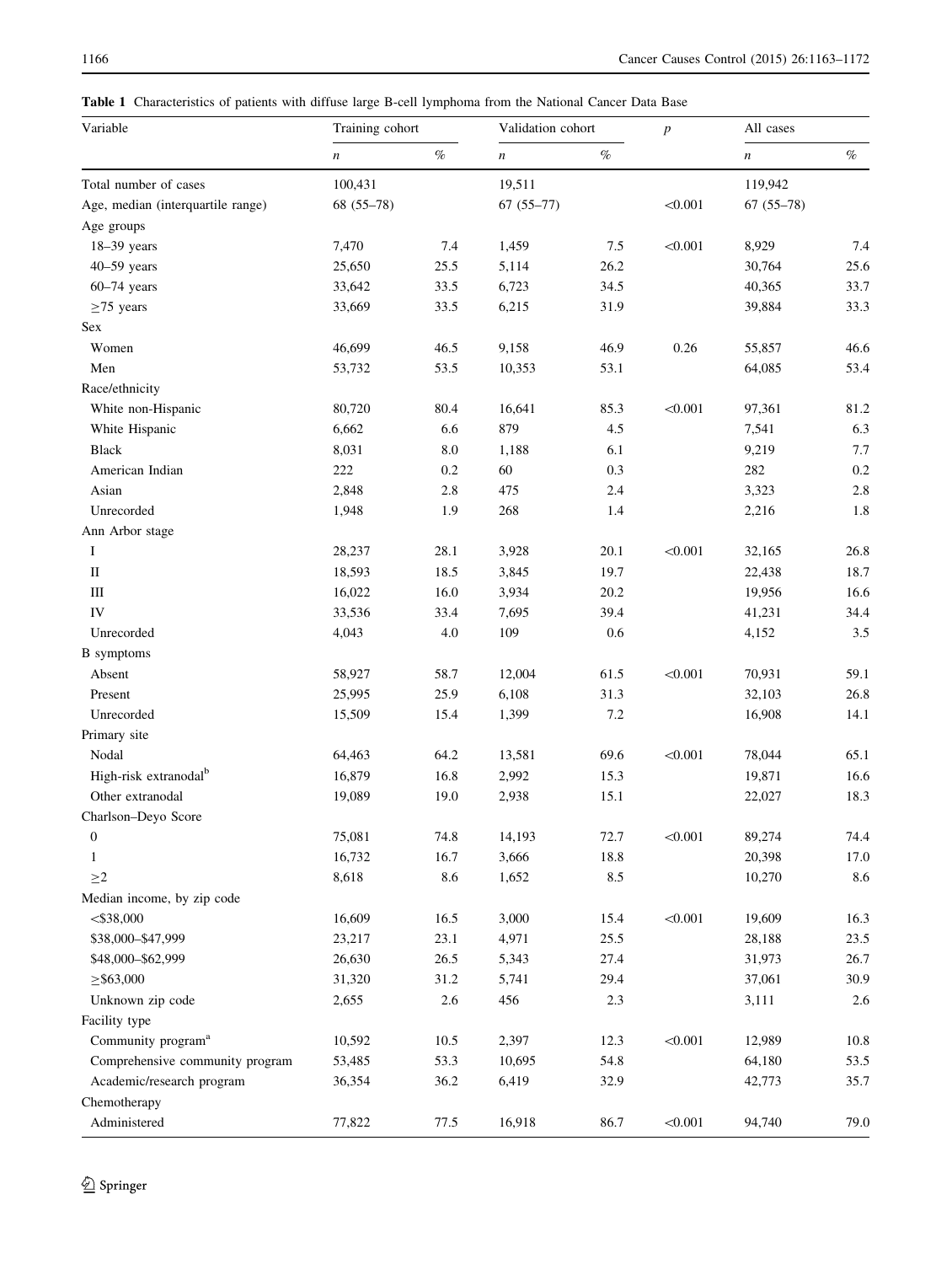# <span id="page-4-0"></span>Table 1 continued

| Variable         | Training cohort |      | Validation cohort |      | All cases |      |
|------------------|-----------------|------|-------------------|------|-----------|------|
|                  | n               | $\%$ | n                 | $\%$ | n         | $\%$ |
| Not administered | 20,554          | 20.5 | 2,423             | 12.4 | 22,977    | 19.2 |
| Unknown          | 2,055           | 2.0  | 170               | 0.9  | 2,225     | 1.9  |

<sup>a</sup> Including 119 cases from other types of programs

<sup>b</sup> Central nervous system, lung, liver, pancreas, gastrointestinal tract, and bone marrow



Fig. 1 a Overall survival curve for all patients with diffuse large B-cell lymphoma in the National Cancer Data Base (2004–2011). b The nonlinear relationship between age and relative hazard of death in patients with diffuse large B-cell lymphoma. The relationship is

for patients treated with chemotherapy [\[4](#page-8-0)]. For the modelbased score, 5-year OS in the entire validation cohort (as listed in Table [3\)](#page-6-0) was 2–5 % higher than in the derivation cohort (84, 63, 39, and 18 % for L, LI, HI, and H risk groups, respectively).

# Survival discrimination

The statistical measures of survival discrimination showed similar values for the IPI and R-IPI and were significantly better for the model-based score in every aspect: graphical separation of the survival curves (Fig. [2\)](#page-6-0), hazard ratios for risk groups, and both CPE and  $R_D^2$ . The explained variation of survival  $(R_D^2)$  was only 16 % for the IPI and R-IPI, although even the regression model-based score explained only 26 % of this variation. When our main Cox model was further augmented by the recorded IPI score (thus incorporating information on LDH and patient's performance status), the resulting model achieved  $R_D^2$  of 29.6 %. The comparisons of indices yielded similar results in the subcohort of patients who received multi-agent chemotherapy, with CPE of 65.5, 62.8, and 67.3 % for the IPI, R-IPI and model-based score, respectively, and  $R_D^2$  of 16.8, 16.8, and 22.6 %, respectively.



represented by a fractional polynomial curve centered at reference age of 60 years; values of relative hazard at age 40 and 75 are additionally shown

# **Discussion**

To our knowledge, this study is the first evaluation of commonly used clinical prognostic indices in a data source from an unselected US population, although they were studied in several large datasets  $[4–6, 8, 21, 22]$  $[4–6, 8, 21, 22]$  $[4–6, 8, 21, 22]$  $[4–6, 8, 21, 22]$  $[4–6, 8, 21, 22]$  $[4–6, 8, 21, 22]$  $[4–6, 8, 21, 22]$  $[4–6, 8, 21, 22]$  $[4–6, 8, 21, 22]$  $[4–6, 8, 21, 22]$ . We applied the IPI and R-IPI in a comprehensive cohort containing a majority of DLBCL cases diagnosed in the USA between 2004 and 2011, regardless of treatment status. Although survival in this unselected cohort was naturally lower than in the reference published datasets, both scores were validated to provide robust risk discrimination. Not surprisingly, they were better calibrated in the subcohort of patients treated with chemotherapy. Nevertheless, a data-driven, model-based score showed significantly better characteristics. Therefore, for maximum efficiency in risk stratification and bias adjustment, research projects using population-based data should employ properly specified multivariable regression models on raw recorded variables rather than attempt to replicate the IPI groupings.

The IPI was designed using data from patients with various aggressive lymphomas (B cell and T cell) treated in the 1980s [\[3](#page-8-0)]. Studies assessing its utility for DLBCL in the era of modern immunochemotherapy reported conflicting results, although it remains widely used for stratification in prospective clinical trials and for daily clinical practice.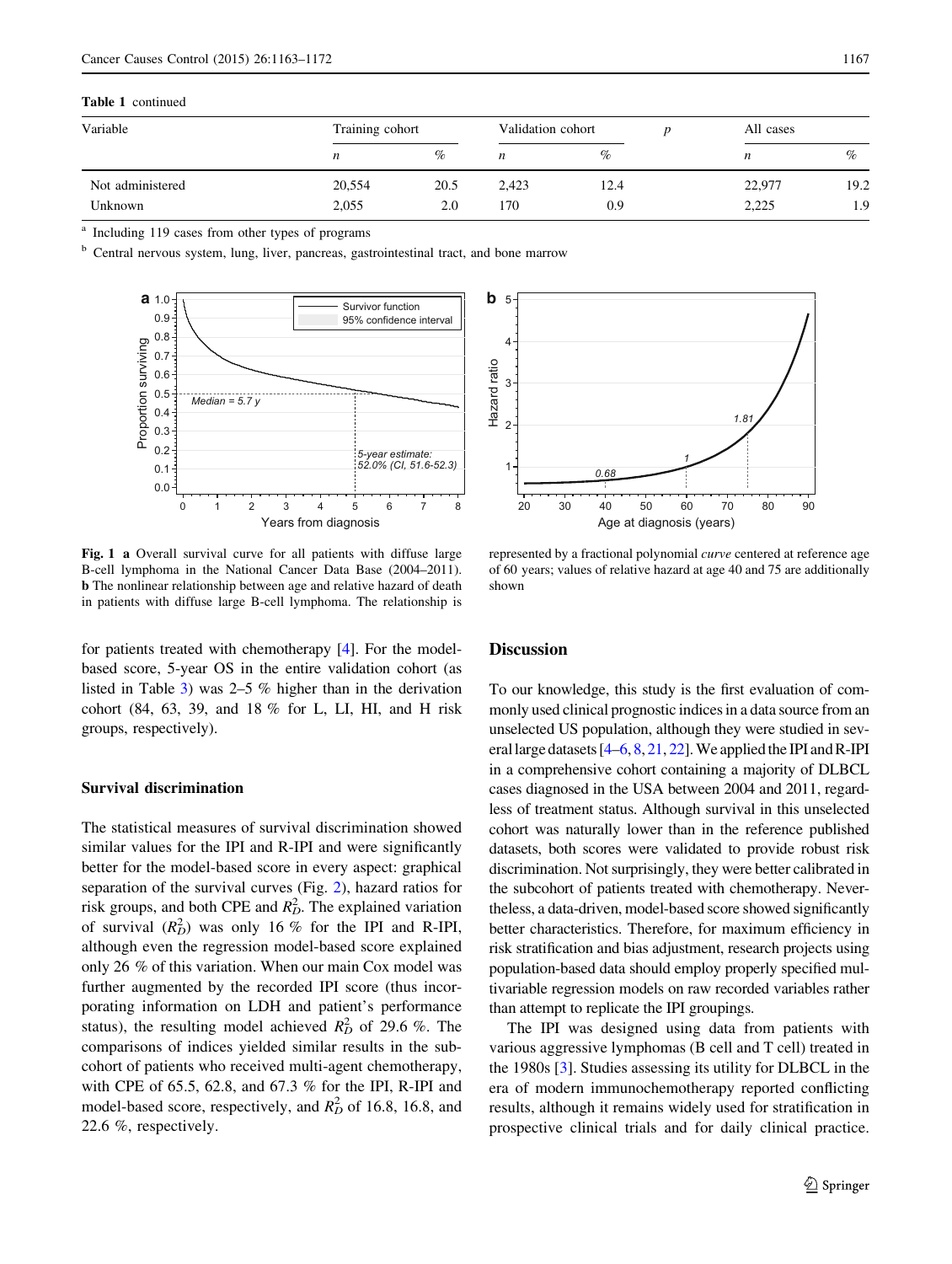<span id="page-5-0"></span>Table 2 Cox model for overall survival in the derivation cohort of 100,431 patients with diffuse large B-cell lymphoma

| Variable                                                     | Coefficient <sup>a</sup> ( $\beta$ ) | Hazard ratio ( $e^{\beta}$ ) | 95 % confidence interval | $\boldsymbol{p}$ |
|--------------------------------------------------------------|--------------------------------------|------------------------------|--------------------------|------------------|
| Ageb                                                         |                                      |                              |                          |                  |
| Term 1: $(\text{age}/10)^3$                                  | $-0.001182$                          |                              |                          | < 0.00001        |
| Term 2: $(\text{age}/10)^3 \times \text{log}(\text{age}/10)$ | 0.001841                             |                              |                          |                  |
| Sex                                                          |                                      |                              |                          |                  |
| Female                                                       |                                      | Reference                    |                          |                  |
| Male                                                         | 0.140678                             | 1.15                         | $1.13 - 1.17$            | < 0.00001        |
| Race                                                         |                                      |                              |                          |                  |
| White non-Hispanic                                           |                                      | Reference                    |                          |                  |
| White Hispanic                                               | 0.029176                             | 1.03                         | $0.99 - 1.07$            | 0.151            |
| <b>Black</b>                                                 | 0.226866                             | 1.25                         | $1.21 - 1.30$            | < 0.00001        |
| American Indian                                              | 0.124525                             | 1.13                         | $0.93 - 1.38$            | 0.21             |
| Asian                                                        | 0.064064                             | 1.07                         | $1.01 - 1.13$            | 0.032            |
| Unrecorded                                                   | $-0.046583$                          | 0.95                         | $0.89 - 1.03$            | 0.22             |
| Ann Arbor stage                                              |                                      |                              |                          |                  |
| $\bf{I}$                                                     |                                      | Reference                    |                          |                  |
| $\mathbf{I}$                                                 | $-0.035120$                          | 0.97                         | $0.94 - 1.00$            | 0.025            |
| Ш                                                            | 0.171432                             | 1.19                         | $1.15 - 1.23$            | < 0.00001        |
| IV                                                           | 0.493902                             | 1.64                         | $1.60 - 1.68$            | < 0.00001        |
| Unrecorded                                                   | 0.436381                             | 1.55                         | $1.47 - 1.62$            | < 0.00001        |
| Primary site                                                 |                                      |                              |                          |                  |
| Nodal                                                        |                                      | Reference                    |                          |                  |
| High-risk extranodal <sup>c</sup>                            | 0.258710                             | 1.30                         | $1.27 - 1.33$            | < 0.00001        |
| Other extranodal                                             | $-0.250136$                          | 0.78                         | $0.76 - 0.80$            | < 0.00001        |
| <b>B</b> symptoms                                            |                                      |                              |                          |                  |
| Absent                                                       |                                      | Reference                    |                          |                  |
| Present                                                      | 0.226708                             | 1.25                         | $1.23 - 1.28$            | < 0.00001        |
| Unrecorded                                                   | 0.141062                             | 1.15                         | $1.12 - 1.18$            | < 0.00001        |
| Charlson-Deyo Score                                          |                                      |                              |                          |                  |
| $\boldsymbol{0}$                                             |                                      | Reference                    |                          |                  |
| 1                                                            | 0.308782                             | 1.36                         | $1.33 - 1.39$            | < 0.00001        |
| $\overline{c}$                                               | 0.741208                             | 2.10                         | $2.04 - 2.16$            | < 0.00001        |
| Median income                                                |                                      |                              |                          |                  |
| $<$ \$38,000                                                 |                                      | Reference                    |                          |                  |
| \$38,000-\$47,999                                            | $-0.089685$                          | 0.91                         | $0.89 - 0.94$            | < 0.00001        |
| \$48,000-\$62,999                                            | $-0.138650$                          | 0.87                         | $0.85 - 0.90$            | < 0.00001        |
| $\geq$ \$63,000                                              | $-0.280196$                          | 0.76                         | $0.73 - 0.78$            | < 0.00001        |
| Unrecorded                                                   | 0.359973                             | 1.43                         | $1.36 - 1.51$            | < 0.00001        |

<sup>a</sup> The linear predictor (X $\beta$ ) cutoffs for the model-based score risk groups were as follows: low:  $\leq 0.4276$ ; low intermediate:  $>0.4276$  to  $\leq 1.1343$ ; high intermediate:  $>1.1343$  to  $\leq$ 1.9229; high:  $>1.9229$ 

 $<sup>b</sup>$  Age was transformed as a fractional polynomial due to nonlinear association with survival. Only regression coefficients and summary P value</sup> for the fractional polynomial terms are listed

<sup>c</sup> Central nervous system, lung, liver, pancreas, gastrointestinal tract and bone marrow

Sehn et al. [[4\]](#page-8-0) found that the standard IPI applied to patients treated by current regimens identified only two discernible strata: L/LI (4-year OS 81–82 %) and HI/H (4-year OS 49–59 %), and proposed the R-IPI as a replacement. However, the ''very good'' R-IPI group contained only 10 % of patients, while the ''poor'' risk group contained 45 % of cases with a 4-year OS of 55 %, thus failing to identify the truly ''poor'' risk population. Similar characteristics of the R-IPI were reported in an Italian retrospective study, which further proposed absolute lymphocyte count as an additional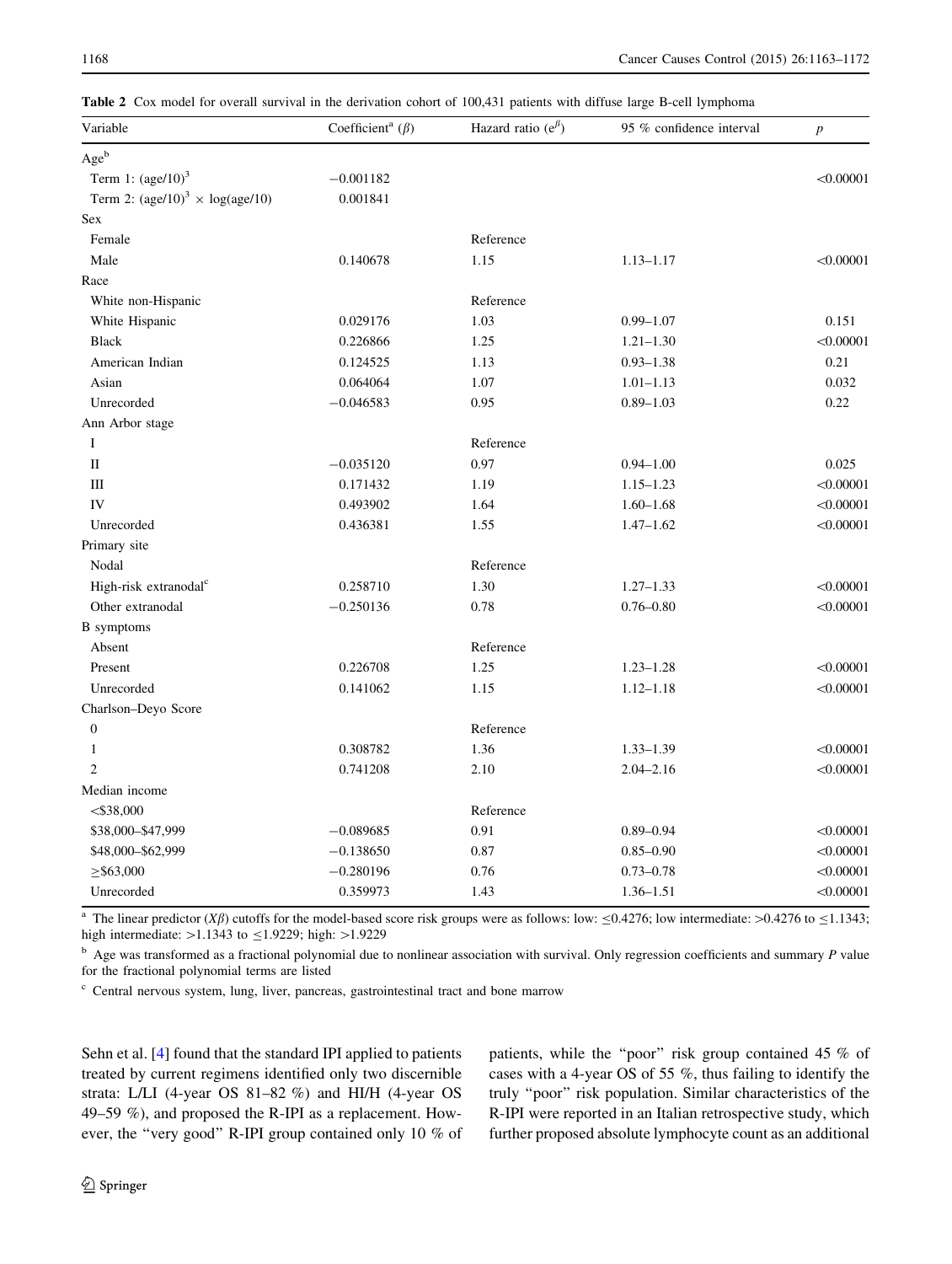<span id="page-6-0"></span>Table 3 Measures of risk stratification by prognostic indices in the validation cohort of 19,511 patients with diffuse large B-cell lymphoma

| Index             | Number of<br>risk factors | % of cases | Survival at 5 years |               | Univariate   |                 | CPE (CI)             | $R_D^2$ (CI)                                |
|-------------------|---------------------------|------------|---------------------|---------------|--------------|-----------------|----------------------|---------------------------------------------|
|                   |                           |            | $\%$                | <b>CI</b>     | Hazard ratio | CI              |                      |                                             |
| IPI               |                           |            |                     |               |              |                 |                      |                                             |
| Low               | 0, 1                      | 31.1       | 74.3                | $73.1 - 75.5$ | Reference    |                 |                      |                                             |
| Low intermediate  | 2                         | 25.6       | 57.7                | $56.2 - 59.2$ | 1.82         | $1.70 - 1.94$   |                      | $65.2\%$ (64.6–65.8) 16.3 % (15.2–17.5)     |
| High intermediate | 3                         | 22.2       | 49.2                | $47.5 - 50.8$ | 2.41         | $2.25 - 2.57$   |                      |                                             |
| High              | 4, 5                      | 21.1       | 32.8                | $31.2 - 34.4$ | 4.22         | 3.96-4.49       |                      |                                             |
| Revised IPI       |                           |            |                     |               |              |                 |                      |                                             |
| Very good         | $\mathbf{0}$              | 7.2        | 87.2                | $85.1 - 89.0$ | Reference    |                 |                      |                                             |
| Good              | 1, 2                      | 49.4       | 63.8                | $62.7 - 64.8$ | 3.32         | $2.84 - 3.88$   |                      | $62.6\%$ $(62.1-63.2)$ 16.2 % $(15.0-17.5)$ |
| Poor              | $3 - 5$                   | 43.4       | 41.2                | $40.1 - 42.4$ | 6.98         | 5.99 - 8.15     |                      |                                             |
| Model-based score |                           |            |                     |               |              |                 |                      |                                             |
| Low               | a                         | 16.0       | 86.9                | $85.5 - 88.1$ | Reference    |                 |                      |                                             |
| Low intermediate  |                           | 34.4       | 67.9                | 66.6–69.1     | 2.82         | $2.54 - 3.15$   | $69.0\%$ (68.4–69.5) | $26.2 \% (24.8 - 27.5)$                     |
| High intermediate |                           | 33.8       | 44.8                | $43.4 - 46.1$ | 5.86         | 5.28-6.51       |                      |                                             |
| High              |                           | 15.8       | 22.4                | $20.8 - 24.1$ | 11.92        | $10.71 - 13.28$ |                      |                                             |

CI confidence interval, CPE concordance probability estimate, IPI International Prognostic Index,  $R_D^2$  explained variation statistic

<sup>a</sup> The model-based score was categorized according to the calculated linear predictor  $(X\beta)$  from the Cox model, using coefficients and cutoff values from Table [2](#page-5-0)



Fig. 2 Overall survival curves in the validation cohort, according to the risk group defined by the International Prognostic Index (IPI), revised IPI (R-IPI) or the model-based score. Percentage values indicate survival at 5 years; bands indicate 95 % confidence intervals

risk predictor [\[5](#page-8-0)]. In contrast, a combined analysis of three randomized immunochemotherapy trials (MabThera International Trial, MegaCHOEP, and RICOVER-60) indicated excellent performance characteristics of the classic IPI [\[6](#page-8-0)]. The enhanced NCCN-IPI index improved on the IPI specification by dividing age into four categories  $(\leq 40, 40-60,$ 60–75, and  $>$ 75 years), LDH elevation into two levels (1–3 times, and  $>3$  times upper limit of normal), and by identifying high-risk extranodal sites of involvement [\[8](#page-8-0)]. This new clinically useful index has been validated in a separate British Columbia Cancer Agency population-based database as part of the original study, showing higher CPE than the IPI (77 vs. 74 %), and confirmed its superiority in other subsequent DLBCL series (for example, CPE was 75 vs. 70 % in the study by Mian et al. [\[21–24](#page-8-0)]). Specific anatomical sites of lymphoma origin also have a prognostic value and may derive heterogeneous benefits from immunochemotherapy [\[10](#page-8-0), [16](#page-8-0)].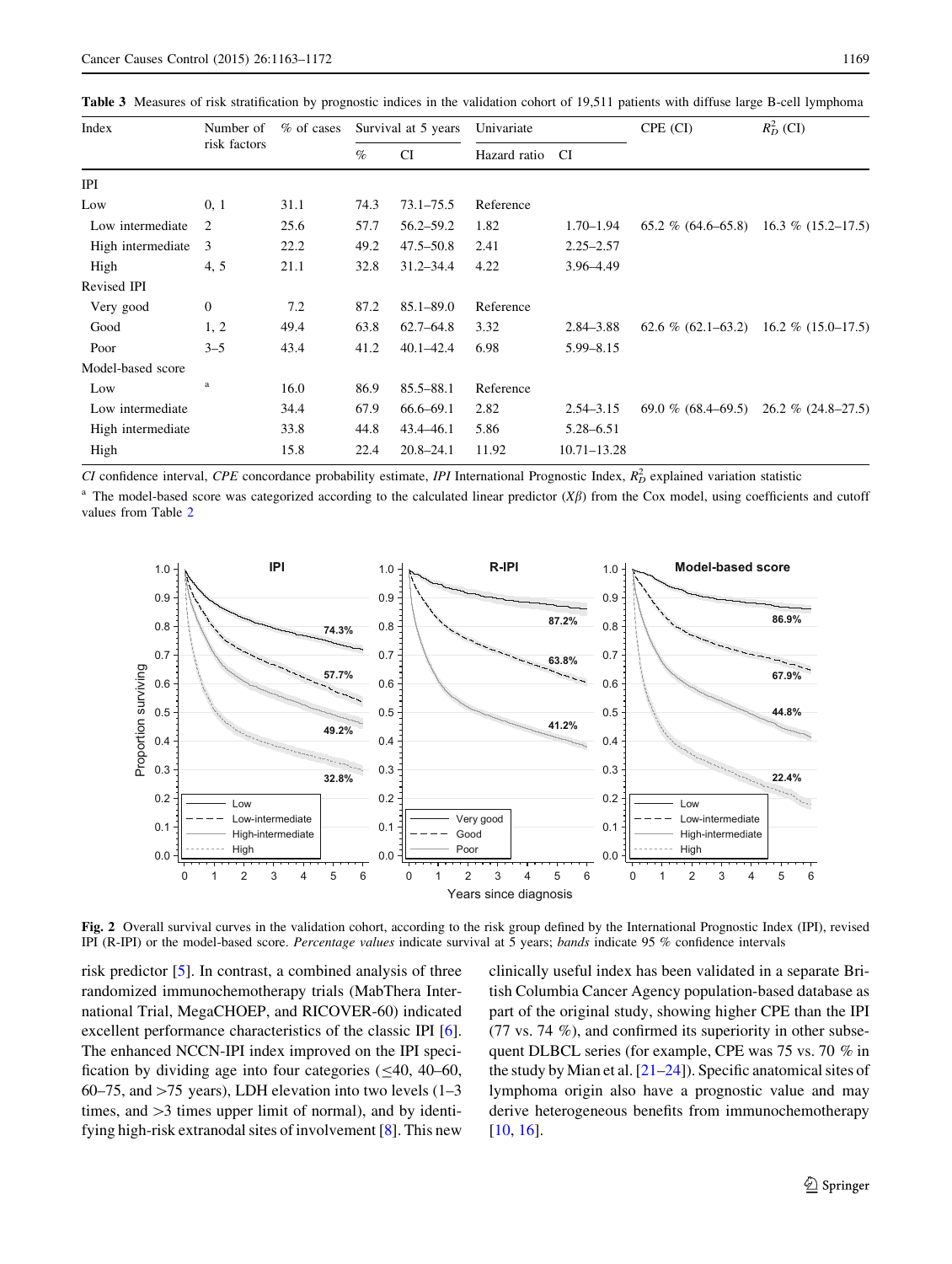In all iterations of the IPI, age  $>60$  years was the strongest predictor of survival  $[3, 6]$  $[3, 6]$  $[3, 6]$  $[3, 6]$ . To a large extent, this reflects the natural difference in mortality between younger and older patients. For example, in 2005 the death rate was 432 (per 100,000 person-years) for Americans aged 45–54 years and 2,137 for those aged 65–74 years [\[25](#page-8-0)]. The crude dichotomization of age at 60 years is a significant culprit of the IPI, particularly considering the median age at DLBCL diagnosis in the USA, which is 66 years [\[16](#page-8-0)]. Our analysis shows a nonlinear, exponential relationship between age and relative hazard of death in DLBCL. In large population-based data sets, when the goal is to adequately capture differences in delivery of chemotherapy and survival outcomes, this relationship must be modeled explicitly, without substantial information loss associated with age categorization [\[26](#page-8-0)]. Effective statistical methods to achieve this include fractional polynomials (as used in our study) or restricted cubic splines [\[17](#page-8-0)]. They require graphical presentation of the relationship because their associated regression coefficients have no direct interpretation. Descriptive summary of data in coarse age groups may thus still be of interest to clinicians. Additionally, our study corroborates recent findings from the California Cancer Registry showing that neighborhood socioeconomic status is associated with survival in DLBCL independently of purely clinical factors [\[27](#page-8-0)].

Remarkably, even when we combined the IPI and all available variables from the registry in a single, optimally specified model, the amount of explained survival variation in DLBCL remained below 30 %. Baseline clinical and sociodemographic factors may thus not be the main determinants of survival in this disease. Molecular markers of biological aggressiveness may be necessary for more precise risk stratification and prediction. Except for serum LDH, no such biomarkers are included in the IPI or the NCCN-IPI, although many have been discovered over the past decade. Identification of two gene expression clusters defining the germinal center B cell and activated B-cell DLBCL has been shown to improve prognostication within every IPI risk group [[28,](#page-8-0) [29](#page-8-0)]. Accumulating evidence indicates that those two ''cell-of-origin'' subsets are driven by different oncogenic pathways and may respond to specific chemotherapeutic strategies, although the distinction has not yet been translated into widespread clinical practice [[30,](#page-8-0) [31\]](#page-8-0). Recently, attention has been focused on the subset of DLBCL overexpressing the MYC gene in conjunction with BCL2 and/or BCL6 (referred to as double-hit or triple-hit lymphomas) [\[32](#page-9-0)]. This highly aggressive entity may have a particularly poor prognosis despite standard therapy [[33,](#page-9-0) [34\]](#page-9-0). Many other immunophenotypical, genetic, and laboratory biomarkers are actively investigated for further risk stratification, as recently reviewed elsewhere [[35,](#page-9-0) [36\]](#page-9-0).

Our study has several limitations. We had to rely on the IPI values as abstracted by cancer registries and found evidence of erroneous IPI assignment in at least 10 % of cases. Other errors were undetected because of lack of direct assessment of LDH or performance status. We also could not unequivocally identify patients who received anthracyclinecontaining immunochemotherapy, because specific drugs and regimens were not recorded in the database. We were not able to evaluate to what extent any additional biomarkers could improve survival prediction in DLBCL, or whether physician-level or facility-level characteristics influenced patients' prognosis. Although our model-based score can be calculated for any patient with DLBCL using data from Table [2](#page-5-0) and can produce a more precise survival prediction than the IPI/R-IPI, it is too complex for routine clinical practice, where weighted summary indices like the NCCN-IPI perform sufficiently well. We should emphasize that the model was developed to illustrate the best risk adjustment practices for population-based epidemiology and health outcomes research, and not for bedside use. The strengths of our study include the comprehensive nature of the cohort, which included adult patients of any age, and reliance on clinical registry records rather than administrative billing claims (as in e.g., studies utilizing the linked Surveillance, Epidemiology and End Results-Medicare data).

Our analysis suggests that in order to advance populationbased epidemiologic and outcomes research, the effort of incorporating raw biomarkers into cancer registry data might be more of more value than abstracting coarsened scores like the IPI. Direct recording of serum LDH, some measure of performance status and involvement of the high-risk extranodal sites (which is already collected for solid tumors) might align the clinical content of the NCDB with the new NCCN-IPI clinical standard. Enhancements of the national registry programs with molecular prognostic markers have been advocated as necessary for robust research on comparative effectiveness of treatments or quality of health care and recently have been successfully piloted for breast cancer, colorectal cancer, and chronic myeloid leukemia [\[37](#page-9-0)– [39\]](#page-9-0). The newly developed Hematopoietic and Lymphoid Database is an excellent platform to improve the usability of cancer registry data as a valuable research resource for studying hematologic malignancies if it can be augmented by validated biomarkers [\[40\]](#page-9-0).

Acknowledgments The data used in the study are derived from a de-identified NCDB file. The American College of Surgeons and the Commission on Cancer have not verified and are not responsible for the analytic or statistical methodology employed, or the conclusions drawn from these data by the investigator. The study was funded by the authors' academic departments.

Conflict of interest The authors declare that they have no conflict of interest.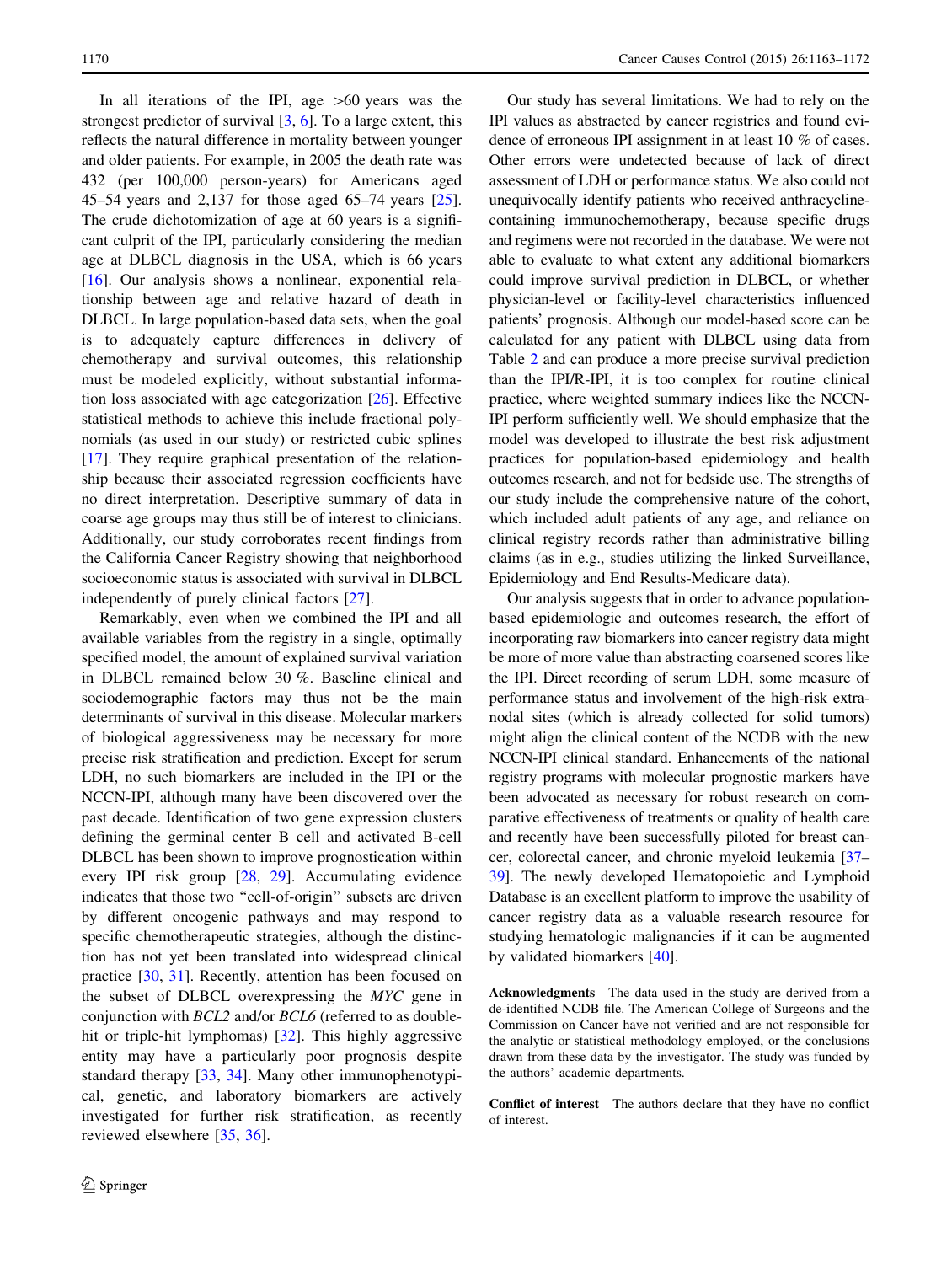<span id="page-8-0"></span>Ethical standard All procedures performed in studies involving human participants were in accordance with the ethical standards of the institutional and/or national research committee and with the 1964 Helsinki declaration and its later amendments or comparable ethical standards. For this type of study, formal consent is not required.

## References

- 1. Meyer AM, Carpenter WR, Abernethy AP, Sturmer T, Kosorok MR (2012) Data for cancer comparative effectiveness research: past, present, and future potential. Cancer 118:5186–5197. doi:[10.1002/cncr.27552](http://dx.doi.org/10.1002/cncr.27552)
- 2. Korn EL, Freidlin B (2012) Methodology for comparative effectiveness research: potential and limitations. J Clin Oncol 30:4185–4187. doi:[10.1200/JCO.2012.44.8233](http://dx.doi.org/10.1200/JCO.2012.44.8233)
- 3. The International Non-Hodgkin's Lymphoma Prognostic Factors Project (1993) A predictive model for aggressive non-Hodgkin's lymphoma. N Engl J Med 329:987–994. doi:[10.1056/NEJM19930](http://dx.doi.org/10.1056/NEJM199309303291402) [9303291402](http://dx.doi.org/10.1056/NEJM199309303291402)
- 4. Sehn LH, Berry B, Chhanabhai M et al (2007) The revised International Prognostic Index (R-IPI) is a better predictor of outcome than the standard IPI for patients with diffuse large B-cell lymphoma treated with R-CHOP. Blood 109:1857–1861. doi:[10.1182/blood-2006-08-038257](http://dx.doi.org/10.1182/blood-2006-08-038257)
- 5. Bari A, Marcheselli L, Sacchi S et al (2010) Prognostic models for diffuse large B-cell lymphoma in the rituximab era: a neverending story. Ann Oncol 21:1486–1491. doi[:10.1093/annonc/](http://dx.doi.org/10.1093/annonc/mdp531) [mdp531](http://dx.doi.org/10.1093/annonc/mdp531)
- 6. Ziepert M, Hasenclever D, Kuhnt E et al (2010) Standard International prognostic index remains a valid predictor of outcome for patients with aggressive  $CD20+$  B-cell lymphoma in the rituximab era. J Clin Oncol 28:2373–2380. doi[:10.1200/JCO.](http://dx.doi.org/10.1200/JCO.2009.26.2493) [2009.26.2493](http://dx.doi.org/10.1200/JCO.2009.26.2493)
- 7. Advani RH, Chen H, Habermann TM et al (2010) Comparison of conventional prognostic indices in patients older than 60 years with diffuse large B-cell lymphoma treated with R-CHOP in the US Intergroup Study (ECOG 4494, CALGB 9793): consideration of age greater than 70 years in an elderly prognostic index (E-IPI). Br J Haematol 151:143–151. doi:[10.1111/j.1365-2141.2010.](http://dx.doi.org/10.1111/j.1365-2141.2010.08331.x) [08331.x](http://dx.doi.org/10.1111/j.1365-2141.2010.08331.x)
- 8. Zhou Z, Sehn LH, Rademaker AW et al (2014) An enhanced International Prognostic Index (NCCN-IPI) for patients with diffuse large B-cell lymphoma treated in the rituximab era. Blood 123:837–842. doi:[10.1182/blood-2013-09-524108](http://dx.doi.org/10.1182/blood-2013-09-524108)
- 9. Terschuren C, Gierer S, Brillant C, Paulus U, Loffler M, Hoffmann W (2010) Are patients with Hodgkin lymphoma and highgrade non-Hodgkin lymphoma in clinical therapy optimization protocols representative of these groups of patients in Germany? Ann Oncol 21:2045–2051. doi:[10.1093/annonc/mdq214](http://dx.doi.org/10.1093/annonc/mdq214)
- 10. Olszewski AJ, Winer ES, Castillo JJ (2014) Improved survival with rituximab-based chemoimmunotherapy in older patients with extranodal diffuse large B-cell lymphoma. Leuk Res 38: 866–873. doi[:10.1016/j.leukres.2014.04.009](http://dx.doi.org/10.1016/j.leukres.2014.04.009)
- 11. Hamlin PA, Satram-Hoang S, Reyes C, Hoang KQ, Guduru SR, Skettino S (2014) Treatment patterns and comparative effectiveness in elderly diffuse large B-cell lymphoma patients: a surveillance, epidemiology, and end results-medicare analysis. Oncologist 19:1249–1257. doi:[10.1634/theoncologist.2014-0113](http://dx.doi.org/10.1634/theoncologist.2014-0113)
- 12. Bilimoria KY, Stewart AK, Winchester DP, Ko CY (2008) The National Cancer Data Base: a powerful initiative to improve cancer care in the United States. Ann Surg Oncol 15:683–690. doi:[10.1245/s10434-007-9747-3](http://dx.doi.org/10.1245/s10434-007-9747-3)
- 13. Turner JJ, Morton LM, Linet MS et al (2010) InterLymph hierarchical classification of lymphoid neoplasms for epidemiologic

research based on the WHO classification (2008): update and future directions. Blood 116:e90–e98. doi[:10.1182/blood-2010-](http://dx.doi.org/10.1182/blood-2010-06-289561) [06-289561](http://dx.doi.org/10.1182/blood-2010-06-289561)

- 14. American Community Survey (2012) United States Census Bureau. <https://www.census.gov/acs/www/>. Accessed 24 Jan 2015
- 15. Deyo RA, Cherkin DC, Ciol MA (1992) Adapting a clinical comorbidity index for use with ICD-9-CM administrative databases. J Clin Epidemiol 45:613–619. doi[:10.1016/0895-4356\(92\)](http://dx.doi.org/10.1016/0895-4356(92)90133-8) [90133-8](http://dx.doi.org/10.1016/0895-4356(92)90133-8)
- 16. Castillo JJ, Winer ES, Olszewski AJ (2014) Sites of extranodal involvement are prognostic in patients with diffuse large B-cell lymphoma in the rituximab era: an analysis of the Surveillance, Epidemiology and End Results database. Am J Hematol 89: 310–314. doi:[10.1002/ajh.23638](http://dx.doi.org/10.1002/ajh.23638)
- 17. Binder H, Sauerbrei W, Royston P (2013) Comparison between splines and fractional polynomials for multivariable model building with continuous covariates: a simulation study with continuous response. Stat Med 32:2262–2277. doi[:10.1002/sim.5639](http://dx.doi.org/10.1002/sim.5639)
- 18. Royston P, Altman DG (2013) External validation of a Cox prognostic model: principles and methods. BMC Med Res Methodol 13:33. doi[:10.1186/1471-2288-13-33](http://dx.doi.org/10.1186/1471-2288-13-33)
- 19. Newson RB (2010) Comparing the predictive powers of survival models using Harrell's C or Somers' D. Stata J 10:339–358
- 20. Royston P (2006) Explained variation for survival models. Stata J 6:83–96
- 21. Mian M, Marcheselli L, Rossi A et al (2014) A diachroniccomparative analysis for the identification of the most powerful prognostic index for localized diffuse large B-cell lymphoma. Ann Oncol. doi:[10.1093/annonc/mdu462](http://dx.doi.org/10.1093/annonc/mdu462)
- 22. Troppan KT, Melchardt T, Deutsch A et al (2015) The significance of pretreatment anemia in the era of R-IPI and NCCN-IPI prognostic risk assessment tools: a dual-center study in diffuse large B-cell lymphoma patients. Eur J Haematol. doi[:10.1111/ejh.12529](http://dx.doi.org/10.1111/ejh.12529)
- 23. Huang CE, Chen YY, Lu CH, Chen PT, Lee KD, Chen CC (2015) Validation of an enhanced International Prognostic Index (NCCN-IPI) in an Asian cohort of patients with diffuse large B cell lymphoma. Ann Hematol. doi[:10.1007/s00277-014-2293-8](http://dx.doi.org/10.1007/s00277-014-2293-8)
- 24. Melchardt T, Troppan K, Weiss L et al (2015) A modified scoring of the NCCN-IPI is more accurate in the elderly and is improved by albumin and beta2-microglobulin. Br J Haematol 168:239– 245. doi:[10.1111/bjh.13116](http://dx.doi.org/10.1111/bjh.13116)
- 25. Kung HC, Hoyert DL, Xu J, Murphy SL (2008) Deaths: final data for 2005. National vital statistics reports. National Center for Health Statistics, Hyattsville, MD
- 26. Simon R, Altman DG (1994) Statistical aspects of prognostic factor studies in oncology. Br J Cancer 69:979–985
- 27. Tao L, Foran JM, Clarke CA, Gomez SL, Keegan TH (2014) Socioeconomic disparities in mortality after diffuse large B-cell lymphoma in the modern treatment era. Blood 123:3553–3562. doi:[10.1182/blood-2013-07-517110](http://dx.doi.org/10.1182/blood-2013-07-517110)
- 28. Alizadeh AA, Eisen MB, Davis RE et al (2000) Distinct types of diffuse large B-cell lymphoma identified by gene expression profiling. Nature 403:503–511. doi:[10.1038/35000501](http://dx.doi.org/10.1038/35000501)
- 29. Rosenwald A, Wright G, Chan WC et al (2002) The use of molecular profiling to predict survival after chemotherapy for diffuse large-B-cell lymphoma. N Engl J Med 346:1937–1947. doi:[10.1056/NEJMoa012914](http://dx.doi.org/10.1056/NEJMoa012914)
- 30. Dunleavy K, Pittaluga S, Czuczman MS et al (2009) Differential efficacy of bortezomib plus chemotherapy within molecular subtypes of diffuse large B-cell lymphoma. Blood 113:6069–6076. doi:[10.1182/blood-2009-01-199679](http://dx.doi.org/10.1182/blood-2009-01-199679)
- 31. Sehn LH, Gascoyne RD (2015) Diffuse large B-cell lymphoma: optimizing outcome in the context of clinical and biologic heterogeneity. Blood 125:22–32. doi[:10.1182/blood-2014-05-577](http://dx.doi.org/10.1182/blood-2014-05-577189) [189](http://dx.doi.org/10.1182/blood-2014-05-577189)